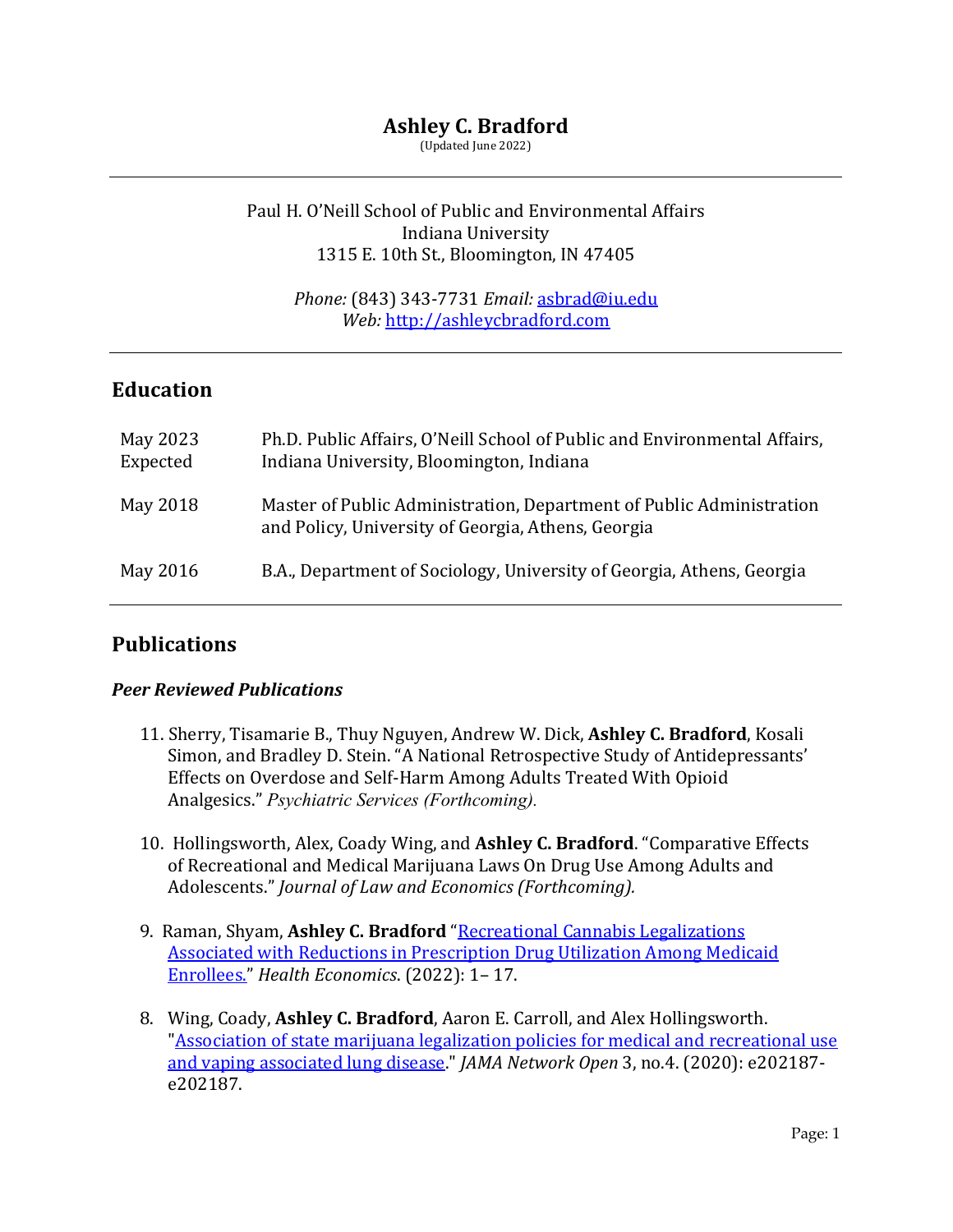- 7. **Bradford, Ashley C.**, and W. David Bradford. "The Effect of Evictions on Accidental Drug and Alcohol Mortality." *Health Services Research*. 55, no. 1 (2020): 9-17.
- 6. Abraham, Amanda J., Grace Bagwell Adams, **Ashley C. Bradford**, and W. David Bradford "County-level access to opioid use disorder medications in Medicare Part D (2010-2015)." *Health Services Research* 54, no. 2 (2019): 390-398.
- 5. **Bradford, Ashley C.**, and W. David Bradford. "The Impact of Medical Cannabis Legalization on Prescription Medication Use and Costs under Medicare Part D." The *Journal of Law and Economics* 61.3 (2018): 461-487.
- 4. **Bradford, Ashley C., W.** David Bradford, Amanda Abraham, and Grace Bagwell Adams. "Association between US state medical cannabis laws and opioid prescribing in the Medicare Part D population." *JAMA* internal medicine 178, no. 5 (2018): 667-672.
- 3. **Bradford, Ashley C.**, and W. David Bradford. "Medical marijuana laws may be associated with a decline in the number of prescriptions for Medicaid enrollees." *Health Affairs* 36, no. 5 (2017): 945-951.
- 2. **Bradford, Ashley C.**, and W. David Bradford. "Factors driving the diffusion of medical marijuana legalisation in the United States." *Drugs: Education, Prevention and Policy* 24, no. 1 (2017): 75-84.
- 1. **Bradford, Ashley C.**, and W. David Bradford. "Medical marijuana laws reduce prescription medication use in Medicare Part D." *Health Affairs* 35, no. 7 (2016): 1230-1236.

"Most Read" and "Most Shared" article for *Health Affairs* (http://healthaffairs.org/blog/2016/12/21/the-top-10-health-affairsarticles-of-2016/).

### *Non-Peer Reviewed Publications*

- **4. Bradford, Ashley C., Amanda Abraham, and Grace Bagwell Adams. "Opioid Death** Rate Acceleration in Jurisdictions Legalizing Marijuana Use—Reply." *JAMA Internal Medicine* 178, no. 9 (2018): 1281-1282.
- **3. Bradford, Ashley C., and W. David Bradford.** (2017) "What Jeff Sessions Gets Wrong About Marijuana." *Bloomberg View*. June 27, 2017
- 2. **Bradford, Ashley C.**, and W. David Bradford. (2017) "Why Jeff Sessions is Going to Lose His War Against Cannabis." Washington Post. August 1, 2017.
- **1. Bradford, Ashley C.,** and W. David Bradford. "Medical marijuana laws: the authors reply." *Health Affairs* 35, no. 10 (2016): 1937-1937.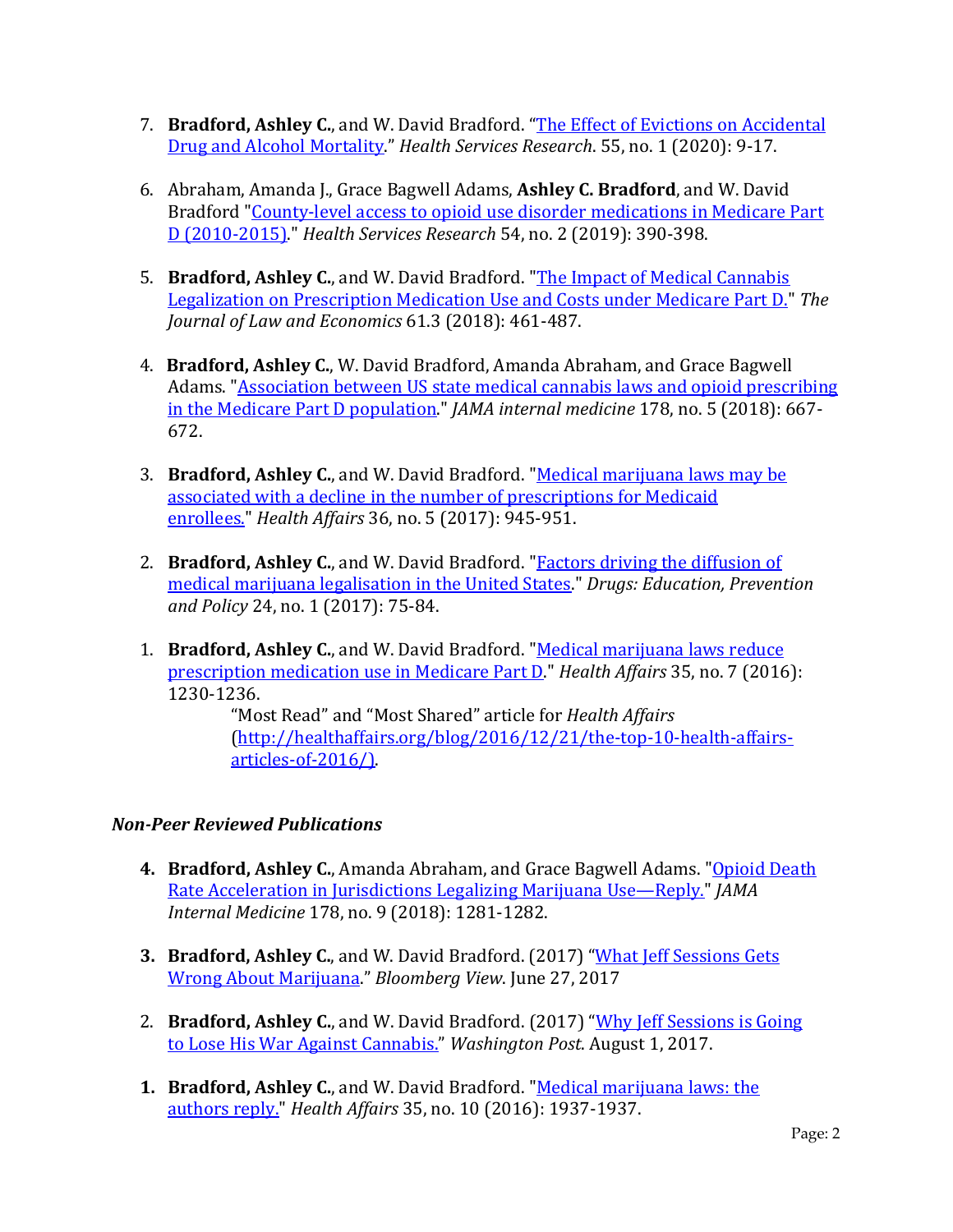### *Under Review*

Gupta, Sumedha, **Ashley C. Bradford**, Augustina Laurito, Jonathan Cantor, Kosali Simon, and Coady Wing, "Individual Level CDC Covid-19 Surveillance Data: Promises And Pitfalls for Studying Racial Inequities." Submitted to PLOS ONE.

**Bradford, Ashley C., W. David Bradford, "The Effect of State and Local Housing** Policies on County-Level Eviction Rates in the United States, 2004-2016." Submitted to *Journal of Urban Economics.* 

**Bradford, Ashley C.,** Catherine Maclean. "Evictions and psychiatric treatment." Submitted to The Journal of Human Resources.

#### **Working Papers, to be submitted**

Carlin, Patrick, Coady Wing, Alex Hollingsworth, and Ashley C. Bradford, "The Effect of Recreational Marijuana Laws on Migration Rates"

**Bradford, Ashley C.**, Thuy Nguyen, Andrew Dick, Kosali Simon, and Bradley D. Stein, "The Influence of State Opioid Prescribing Policy on Potentially Appropriate Prescribing for Acute Pain."

**Bradford, Ashley C.,** "City Nuisance Property Ordinances and Drug Mortality."

### **Works in Progress**

**Bradford, Ashley C., Rosalie Pacula "Marijuana Laws and Opioid Mitigation** Policies: Better Together than Apart?"

#### **Media Coverage of Research**

The New York Times, The Washington Post, The Hill, The Guardian, BBC Radio, CNN, Vice, Forbes, Yahoo, International Business Times, Scientific American, Science News, NASDAQ, NBC, ABC, U.S. News, Rolling Stone, Newsweek, New York Magazine, The Atlantic, Fox News, Psychology Today, The Huffington Post, National Public Radio, The Week, The Boston Globe, Kaiser Health News, The New York Post, The Independent, The Seattle Times, Chicago Tribune, PBS, The Gazette, The Japan Times, The Atlanta Journal Constitution, Star Tribune, Daily Mail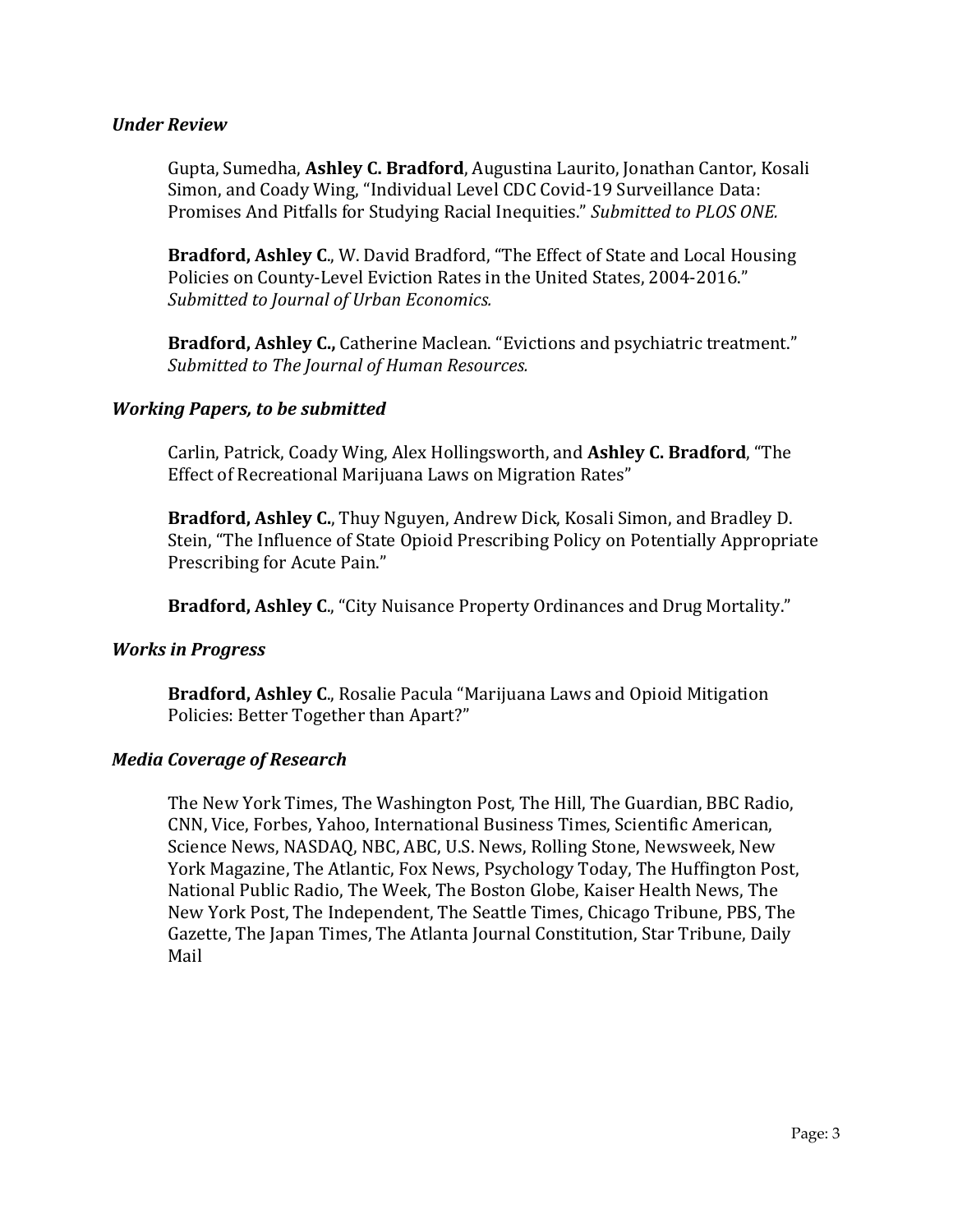## **Extramural Grants**

Marijuana Laws and Opioid Mitigation Policies: Better Together than Apart? Role: Principal Investigator Amount: \$19,000 Funding Agency: National Institute on Drug Abuse, OPTIC Duration: 2021

### **Awards**

Paul H. O'Neill School Summer Merit-Based Fellowship (\$1,000), 2022

Best Conference Paper in Policy Analysis Section, Association of SPEA Ph.D. Students Annual Conference, 2019

Winner of 2016 Cannabist Award in Medical Advancements - Research Breakthrough (*The Cannabist Awards, given by the Denver Post, recognize the world's* top marijuana and hemp businesses, researchers, technologists, *thought leaders, products, influencers and philanthropists.*)

## **Teaching**

### *Instructor of Record*

2022 V379 - Performance Measurement & Program Evaluation (Undergraduate Level) School of Public and Environmental Affairs, Indiana University

### *Teaching Assistant*

2021 V525: Health Economics for Policy and Management (Masters Level) School of Public and Environmental Affairs, Indiana University

### *Teaching Interests*

Program evaluation, public policy, health policy, risky behaviors

### **Invited Lectures and Seminars**

**Bradford, Ashley C.**, "Nuisance Property Ordinances and Opioid Mortality." Virtual Seminar on the Economics of Risky Health Behaviors (VERB). October 18, 2021.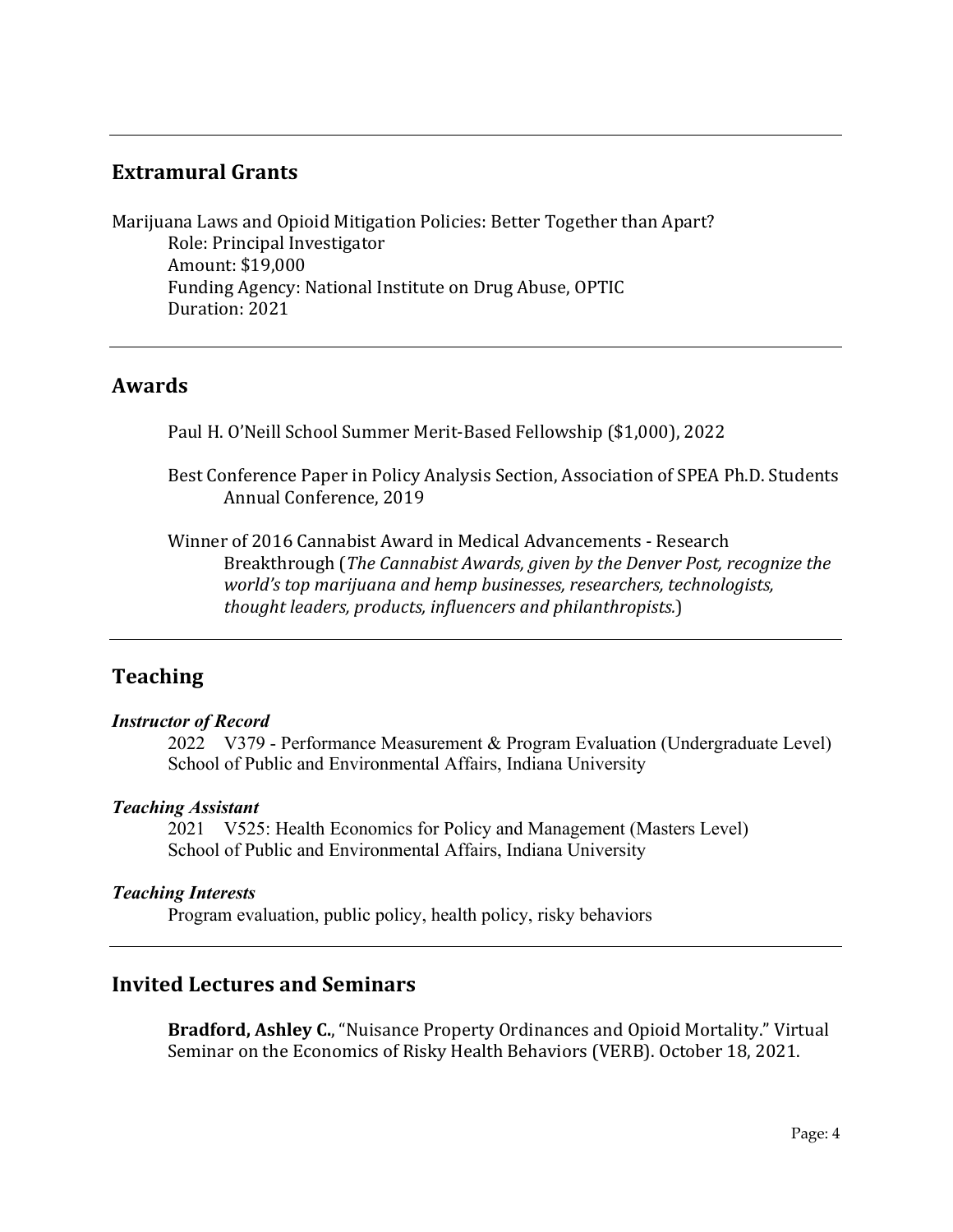**Bradford, Ashley C.**, "Cannabis Laws and Drug Use." Cornell Policy Analysis and Management Health Economics Seminar. February 27, 2020.

**Bradford, Ashley C.**, and W. David Bradford. "Medical Marijuana Laws Reduce Prescription Medication" 2017 Washington State Medical Commission Conference on "Interspecialty Care of Addiction and Pain", Seattle WA, October 4, 2017.

**Bradford, Ashley C., and W. David Bradford. "Medical Marijuana Legalization and** Prescription Medication Use in the Medicare Population." Center for Disease Control Health Economics Research Group, Atlanta, GA. October 19, 2016.

**Bradford, Ashley C., and W. David Bradford. "Medical Marijuana Laws Reduce** Prescription Medication Use In Medicare Part D." State Epidemiological Workgroup (SEOW), Vermont Department of Health, Division of Alcohol and Drug Abuse Programs, (via Skype) July 21, 2016.

**Bradford, Ashley C., and W. David Bradford. "Medical Cannabis Policies and** Health." Washington State Medical Commission Conference, October 4-5, 2017.

### **Testimony Provided**

Testimony Before Georgia State House Medical Cannabis Working Group, Georgia State Assembly, Atlanta GA, February 1, 2017.

### **Conference Papers Presented**

Raman, Shyam, Ashley C. Bradford "Recreational Cannabis Legalizations Associated with Reductions in Prescription Drug Utilization Among Medicaid Enrollees." Association for Public Policy Analysis and Management Fall Research Conference, March 27, 2022

**Bradford, Ashley C.** "Criminal Activity Nuisance Ordinances and Drug Mortality." Association for Public Policy Analysis and Management Fall Research Conference, March 29, 2022

**Bradford, Ashley C.,** Erin Taylor, Thuy Nguyen, Mark Sobero, Kosali Simon, and Bradley D. Stein, "The Influence of State Opioid Prescribing Policy on Potentially Appropriate Prescribing for Acute Pain." The American Society of Health Economists 8th Annual Conference, June 21, 2021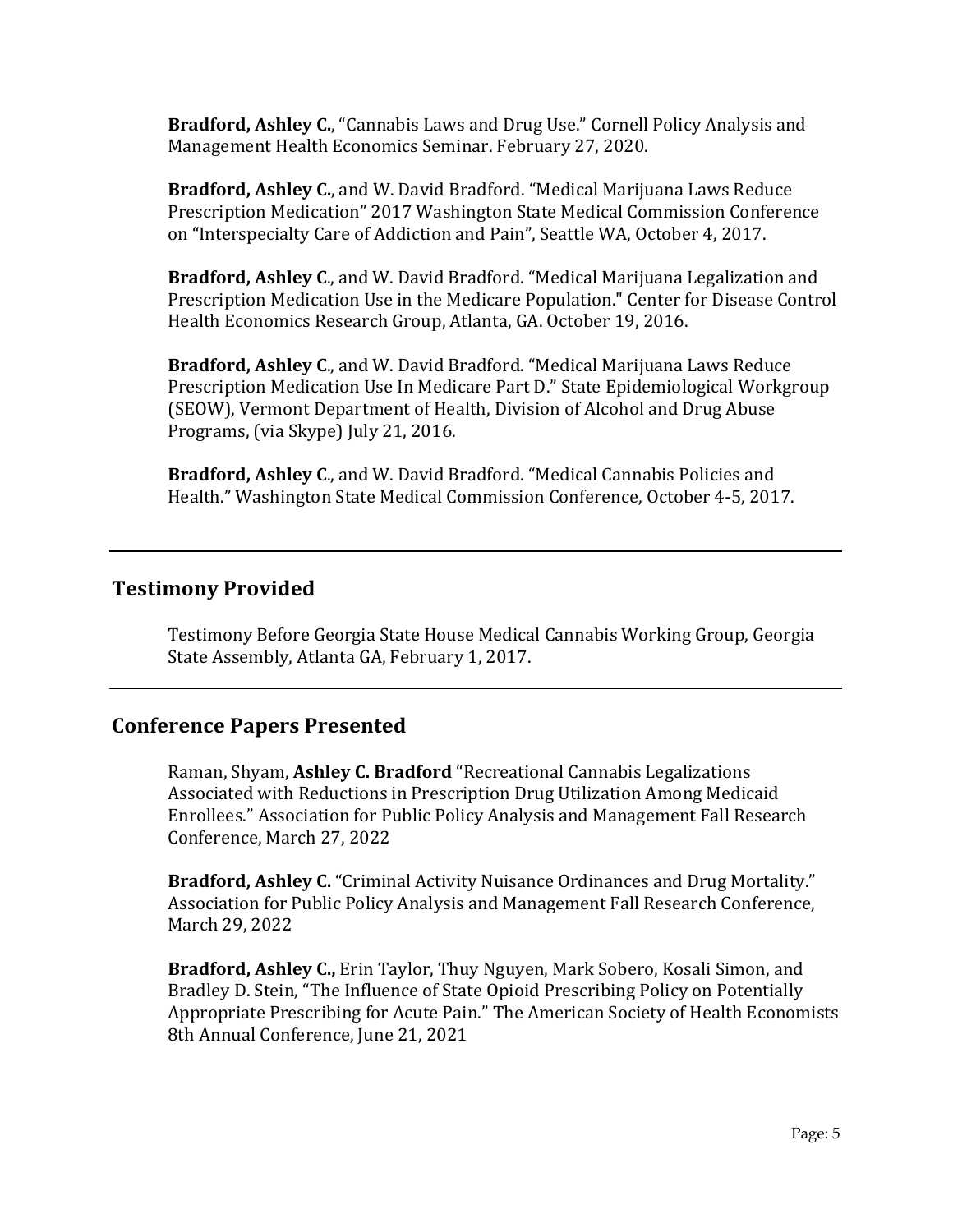**Bradford, Ashley C.,** Catherine Maclean. "Evictions and Psychiatric Healthcare Access." The American Society of Health Economists 8th Annual Conference, June 22, 2021

Wing, Coady, Ashley C. Bradford, and Alex Hollingsworth "Marijuana Laws and Marijuana Arrests, by Race." Association for Public Policy Analysis and Management Fall Research Conference, November 12 2020.

**Bradford, Ashley C., & W. David Bradford. "The Effect of Evictions on Accidental** Drug and Alcohol Mortality". International Health Economics Association World Conference. July 2019. Basel, Switzerland.

**Bradford, Ashley C., & W. David Bradford. "The Effect of Evictions on Accidental** Drug and Alcohol Mortality". American European Health Study Group Workshop. July 2019. Vienna, Switzerland.

**Bradford, Ashley C., & W. David Bradford.** "The Effect of Evictions on Accidental Drug and Alcohol Mortality". The American Society of Health Economists 8th Annual Conference. June 2019. Washington, DC

**Bradford, Ashley C.,** "Opioid-Manufacturer Gifts to Physicians and Opioid-Related Deaths." Association of SPEA Ph.D. Students (ASPS) 19th Annual Conference. Bloomington, Indiana. February 2019. *Winner of the "Best Paper in Panel" Award.* 

**Bradford, Ashley C., & W. David Bradford "The Burden of Emergency Police Calls** and Opioid-Related Mortality" Southern Economic Association Annual Meeting, Washington D.C. November 2018.

**Bradford, Ashley C., & W. David Bradford "The Burden of Emergency Police Calls** and Opioid-Related Mortality" Association for Public Policy Analysis and Management Fall Research Conference, Washington, D.C. November 2018.

**Bradford, Ashley C.**, "Opioid-Manufacturer Gifts to Physicians and Opioid-Related Deaths." American Society of Health Economists, Economics and Public Health, Atlanta, Georgia. June 2018.

**Bradford, Ashley C.,** and Emily Zier. "Green vs. Green: The Impact of Political Contributions on the Opening of MML Dispensaries" Association for Public Policy Analysis and Management 39<sup>th</sup> Annual Fall Research Conference, Chicago, IL. November 2017.

**Bradford, Ashley C., W. David Bradford "How Does Medical Cannabis Save Money** in Medicare and Medicaid?" The Eleventh National Clinical Conference on Cannabis Therapeutics, May 18-20, 2017, Berkeley, CA.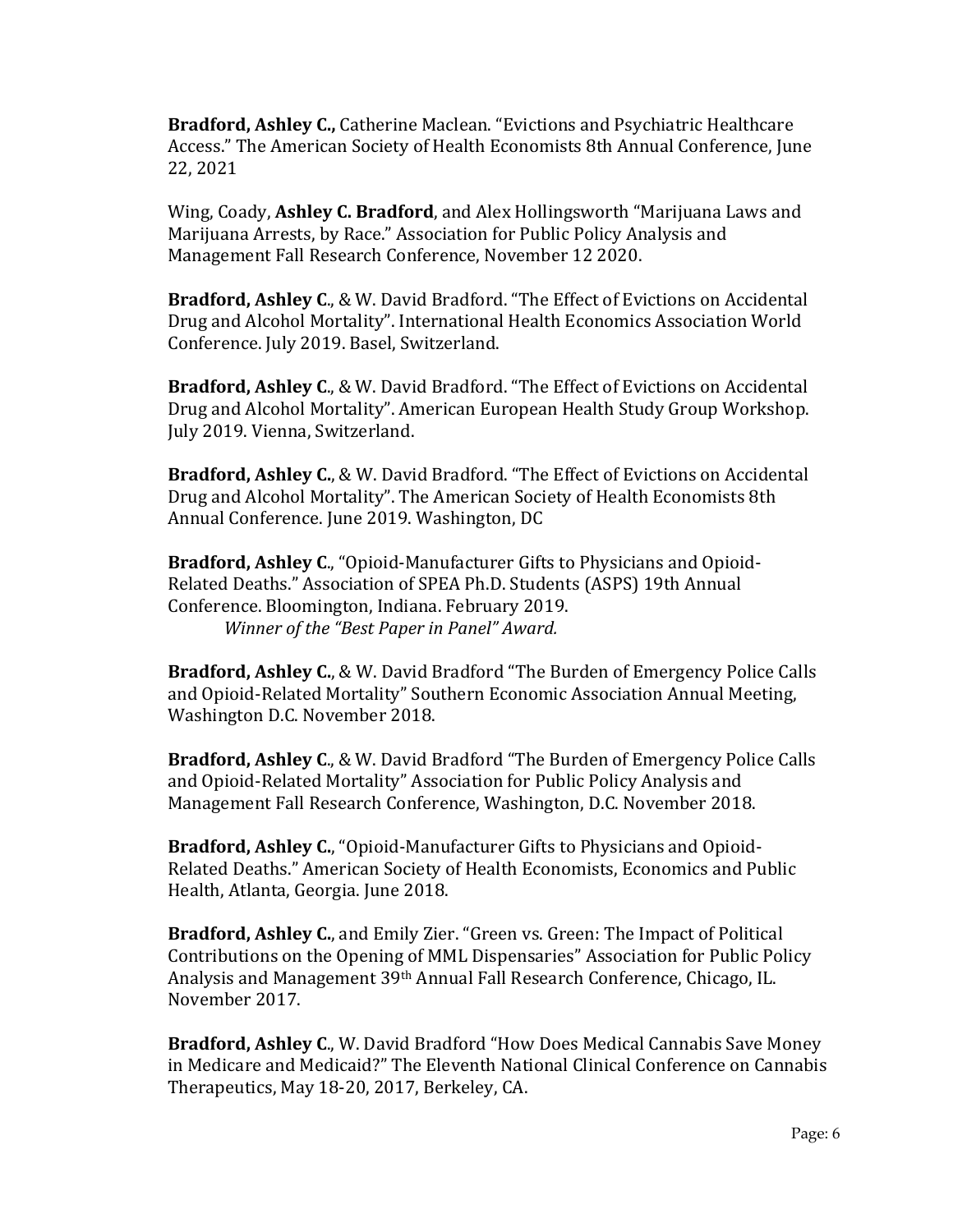**Bradford, Ashley C., W. David Bradford.** "Medical Marijuana Legalization and Prescription Medication Use in the Medicaid Population." International Health Policy Conference 2017, London School of Economics, London, United Kingdom, February 16-19, 2017.

**Bradford, Ashley C.**, and W. David Bradford. "Medical Marijuana Legalization and Prescription Medication Use in Medicaid." International Health Policy Conference, London, England. February 2017.

**Bradford, Ashley C.**, and W. David Bradford. "Medical Marijuana Legalization and Prescription Medication Use in Medicaid." Southern Economic Association Annual Meeting, Washington, DC. November 2016.

**Bradford, Ashley C., and W. David Bradford. "Medical Marijuana Legalization** and Prescription Medication Use in Medicaid." Association for Public Policy Analysis and Management 38<sup>th</sup> Annual Fall Research Conference, Washington, DC, November 2016.

**Bradford, Ashley C., and W. David Bradford.** "Medical Marijuana Legalization and Prescription Medication Use in the Medicare Population." Southern Economic Association Annual Meeting, New Orleans, LA. November 2015.

**Bradford, Ashley C., and W. David Bradford. "The Effect of Marijuana Legalization** on Risky Behaviors and Educational Attainment in U.S. School-Aged Youth." (poster session). Association for Policy Analysis and Management Fall Conference, Miami, FL. November 2015.

**Bradford, Ashley C., and W. David Bradford. "Medical Marijuana Legalization and** Prescription Medication Use in the Medicare Population." (oral presentation). Association for Policy Analysis and Management Fall Conference, Miami, FL. November 2015.

**Bradford Ashley C., W.** David Bradford. "The Effect of Marijuana Legalization on Risky Behaviors and Educational Attainment in U.S. School-Aged Youth." Southern Economic Association Annual Meeting, Atlanta GA, November 2014.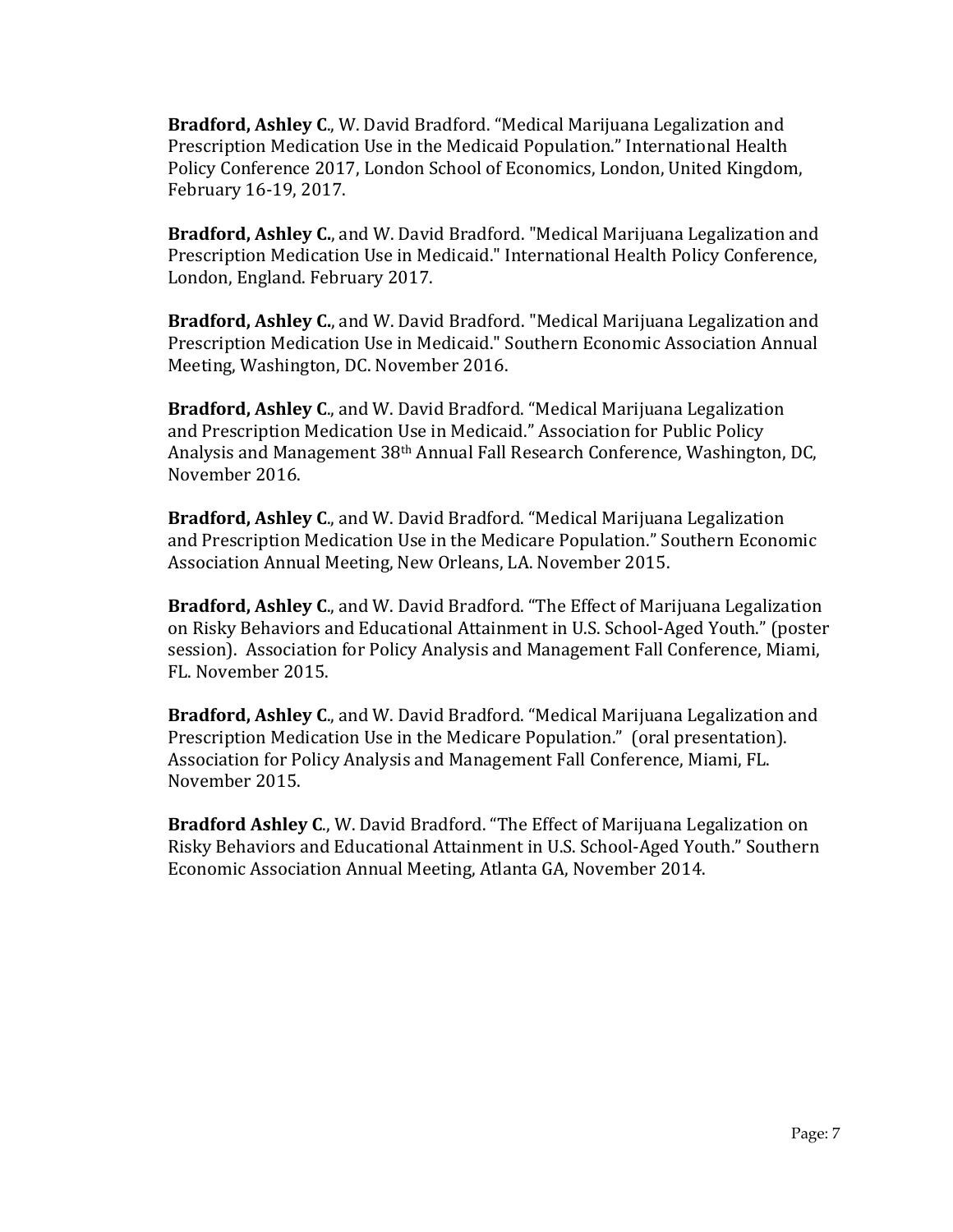## **Professional Service**

### *Journal Reviewer*

Health Economics, Journal of Policy Analysis and Management, Southern Economic Journal, Journal of Health Economics, Journal of Economic Literature

### *Conference Discussant*

American Society of Health Economists Annual Conference, Southern Economic Association Annual Meeting, American European Health Study Group Workshop, The American Society of Health Economists Annual Conference, Association for Public Policy and Management

### **Professional Memberships**

American Society of Health Economists International Health Economics Association Association for Policy Analysis and Management Southern Economic Association.

# **Professional Experience**

| August 2019 - Current       | Research Assistant, Dr. Kosali Simon, Indiana University                                       |
|-----------------------------|------------------------------------------------------------------------------------------------|
| August 2018 - May 2019      | Research Assistant, Dr. Coady Wing and Dr. Alex Hollingsworth,<br>Indiana University           |
| August 2017 - May 2018      | Research Assistant, Dr. Amanda Abraham, University of Georgia                                  |
| August 2016 - May 2017      | Research Assistant, Dr. Amanda Abraham and Dr. Grace Adams,<br>University of Georgia           |
| August 2015 – December 2015 | Center for Undergraduate Research Opportunities, Dr. Grace<br>Adams, University of Georgia     |
| August 2013 – December 2013 | Center for Undergraduate Research Opportunities, Dr. Jeremy<br>Reynolds, University of Georgia |